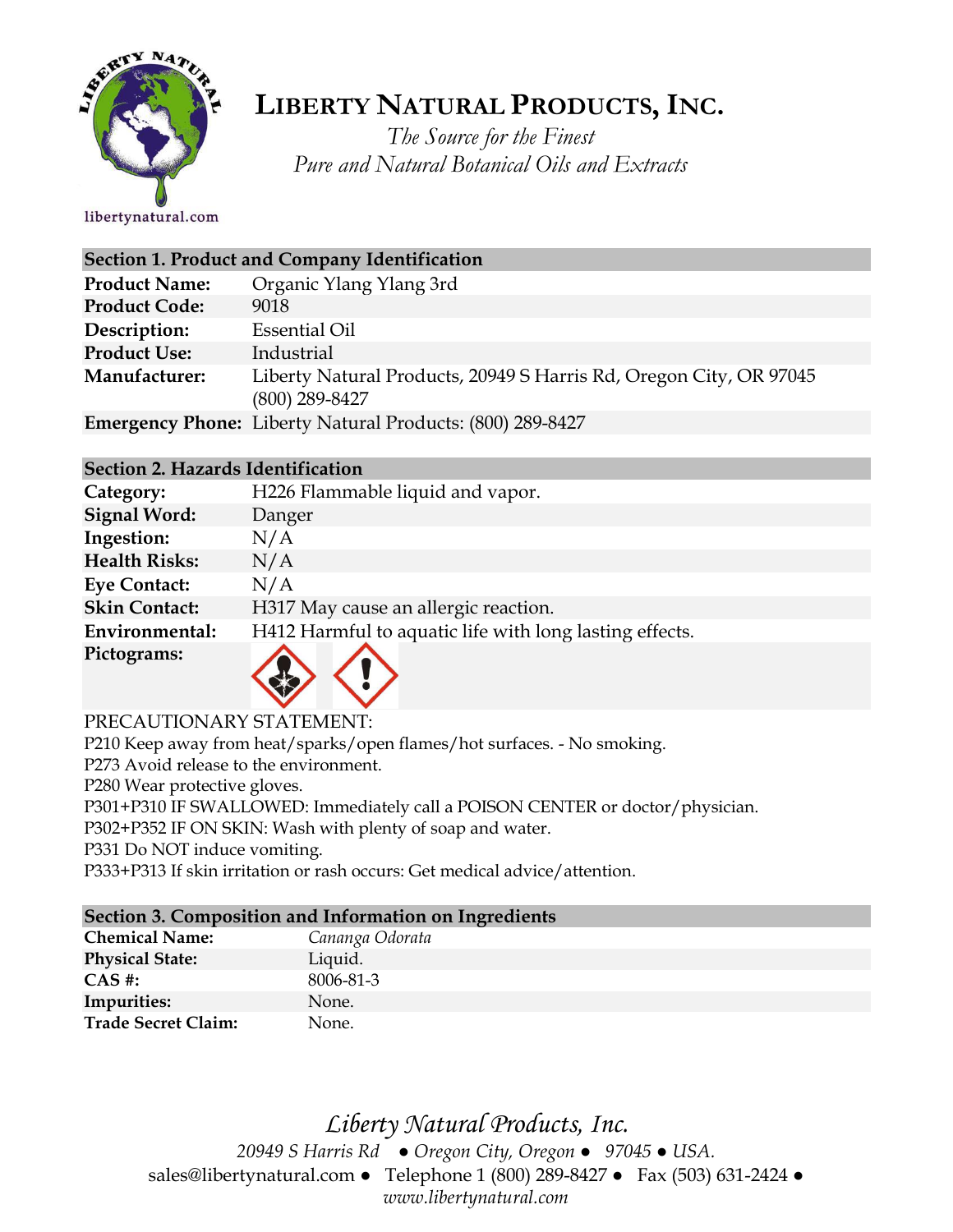| <b>Section 4. First Aid Measures</b> |                                                                                                                                                                                          |  |
|--------------------------------------|------------------------------------------------------------------------------------------------------------------------------------------------------------------------------------------|--|
| Eyes:                                | Rinse eyes immediately with running water at low pressure. Consult an<br>ophthalmologist.                                                                                                |  |
| <b>Skin Contact:</b>                 | Wash area liberally with water.                                                                                                                                                          |  |
| Inhalation:                          | Relocate to fresh air; give artificial respiration if not breathing. Seek<br>medical assistance as needed.                                                                               |  |
| Ingestion in excess:                 | Do not try to induce vomiting. Rinse mouth. Consult a doctor never give<br>anything by mouth to a person who is unconscious or having<br>convulsions. Seek medical assistance as needed. |  |
| <b>Emergency Care:</b>               | Contact local emergency provider. For non-emergency, contact<br>primary care provider.                                                                                                   |  |
| PPE:                                 | Gloves, lab coat or uniform, safety glasses, eyewash, safety shower.                                                                                                                     |  |

| <b>Section 5. Fire-Fighting Measures</b>                                                                        |                                                                                                                                                                                                                                                                                                                                                                                                                                        |  |
|-----------------------------------------------------------------------------------------------------------------|----------------------------------------------------------------------------------------------------------------------------------------------------------------------------------------------------------------------------------------------------------------------------------------------------------------------------------------------------------------------------------------------------------------------------------------|--|
| Flammability:<br>Flammable.                                                                                     |                                                                                                                                                                                                                                                                                                                                                                                                                                        |  |
| <b>Extinguishing Media:</b><br><b>SUITABLE:</b>                                                                 | CO <sub>2</sub> foam, dry chemical.                                                                                                                                                                                                                                                                                                                                                                                                    |  |
| <b>NON SUITABLE:</b>                                                                                            | Water.                                                                                                                                                                                                                                                                                                                                                                                                                                 |  |
| <b>Special Fire-Fighting Procedure:</b><br>None                                                                 |                                                                                                                                                                                                                                                                                                                                                                                                                                        |  |
| <b>Unusual Fire and Explosion Hazards:</b>                                                                      | Vapor may travel to source of ignition and flash back.<br>Vapor may settle low or in confined spaces.<br>May produce a floating fire hazard.<br>Static ignition hazard can result from handling and<br>use. Essential and vegetable oils have the potential to<br>self-heat and contribute to spontaneous combustion<br>when present on fabrics. Caution should be exercised<br>in the storage and launder of fabrics exposed to oils. |  |
| May burn with near invisible flame.<br><b>PPE</b> and Precautions for Firefighters:<br>Use grounded containers. |                                                                                                                                                                                                                                                                                                                                                                                                                                        |  |
|                                                                                                                 |                                                                                                                                                                                                                                                                                                                                                                                                                                        |  |

| <b>Personal Precautions:</b>      | Avoid all contact with eyes and mucous membranes by<br>wearing goggles, protective clothing, vapor respirator, boots,<br>gloves, and or self-contained breathing apparatus.                                                                                                                                                                                                     |
|-----------------------------------|---------------------------------------------------------------------------------------------------------------------------------------------------------------------------------------------------------------------------------------------------------------------------------------------------------------------------------------------------------------------------------|
| <b>Environmental Precautions:</b> | Do not dispose in sewer or in any natural environment.                                                                                                                                                                                                                                                                                                                          |
| Containment:                      | Absorb with clay, sand, or other non-combustible material.<br>Prevent entry into waterways, sewers, and confined areas.                                                                                                                                                                                                                                                         |
| Clean Up:                         | Once contained wash with plenty of soap and water after<br>complete elimination of the product. Small spills can be<br>flushed with large amounts of water.<br>Large spills-eliminate ignition sources; ground equipment;<br>use vapor suppression such as foam; use non-sparking tools<br>and non-combustible matter to absorb product and transfer<br>to grounded containers. |

| Section 7. Handling and Storage |                                     |
|---------------------------------|-------------------------------------|
| <b>Handling Precautions:</b>    | Avoid contact with eyes and mucous. |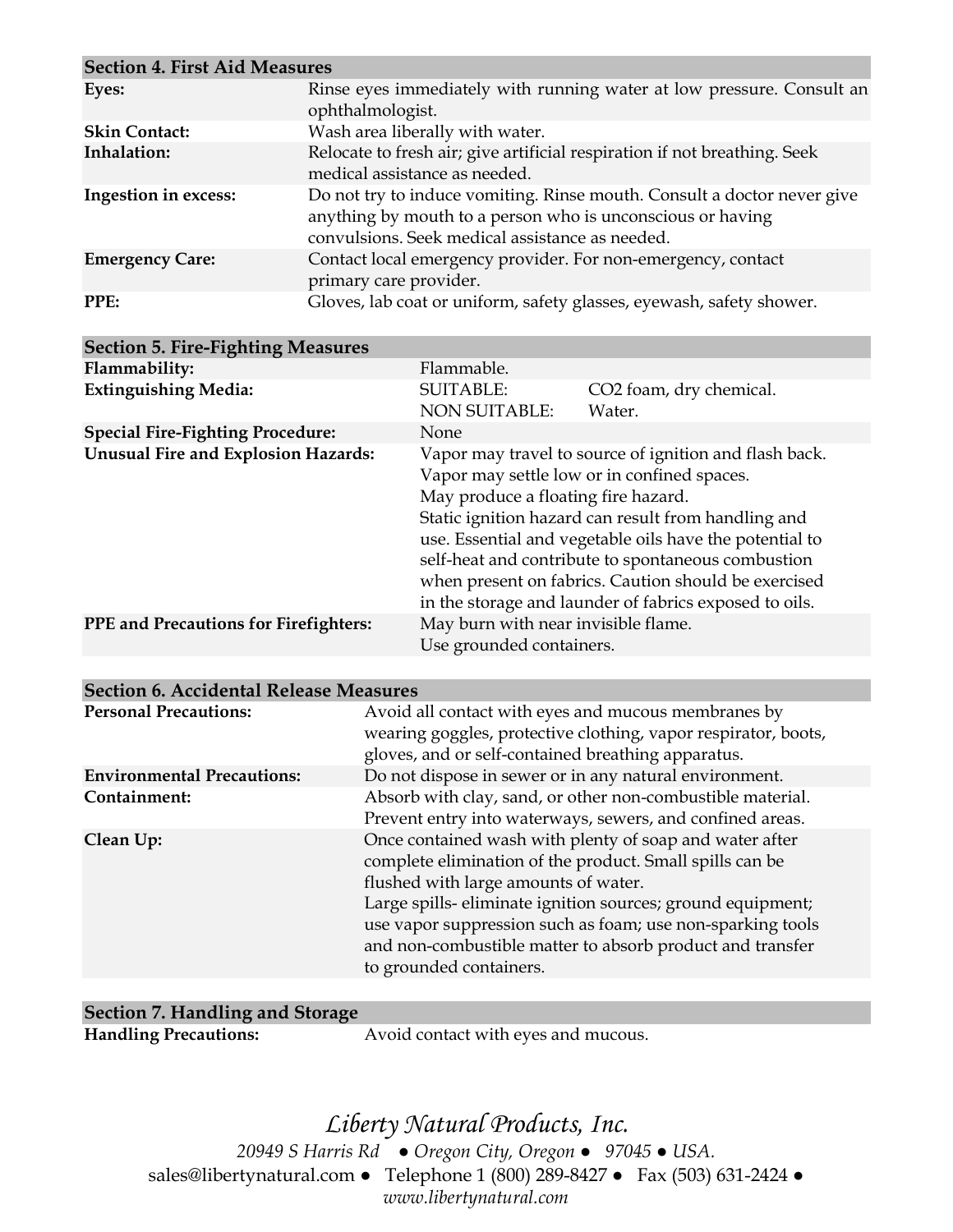| <b>Storage Precautions:</b> | Store in sealed container, Keep away from humidity in a fresh<br>place. Keep container closed after using. |
|-----------------------------|------------------------------------------------------------------------------------------------------------|
| Other:                      | See Section 8                                                                                              |

| <b>Section 8. Exposure Controls/Personal Protection</b> |                                                                                                                                                                                                                   |
|---------------------------------------------------------|-------------------------------------------------------------------------------------------------------------------------------------------------------------------------------------------------------------------|
| <b>Engineering Controls:</b>                            | Exhaust ventilation or other engineering controls to keep<br>vapor concentration below their respective threshold limit<br>value. Ensure eyewash stations and safety showers are<br>proximal to the work station. |
| <b>Respiratory Protection:</b>                          | Assure a good ventilation of work place.                                                                                                                                                                          |
| <b>Hand Protection:</b>                                 | Plastic or synthetic rubber impermeable gloves.                                                                                                                                                                   |
| <b>Eye Protection:</b>                                  | Goggles giving complete protection to eyes. Eyewash bottle with<br>clean water.                                                                                                                                   |
| <b>Skin and Body Protection:</b>                        | Clothes for chemical protection to avoid contact.                                                                                                                                                                 |
| Ingestion:                                              | Do not eat, drink and smoke while using                                                                                                                                                                           |
| <b>Industrial Hygiene:</b>                              | Provide ventilation of the work place to reduce concentrations of                                                                                                                                                 |
|                                                         | the vapor and product.                                                                                                                                                                                            |
| OSHA Permissible Exposure Limits (PELs):                | N/A                                                                                                                                                                                                               |
| <b>ACGIH Threshold Limit Values:</b>                    | N/A                                                                                                                                                                                                               |

|  |  |  |  | <b>Section 9. Physical and Chemical Properties</b> |
|--|--|--|--|----------------------------------------------------|
|--|--|--|--|----------------------------------------------------|

| occuon », i hydrai ana Chemical Froperneo              |                                                                             |  |  |
|--------------------------------------------------------|-----------------------------------------------------------------------------|--|--|
| Appearance:                                            | Mobile liquid, pale to dark yellow                                          |  |  |
| Upper/Lower Flammability: $N/A$                        |                                                                             |  |  |
| Odor:                                                  | Intense sweet floral odor                                                   |  |  |
| <b>Vapor Pressure:</b>                                 | N/A                                                                         |  |  |
| <b>Odor Threshold:</b>                                 | N/A                                                                         |  |  |
| <b>Vapor Density:</b>                                  | N/A                                                                         |  |  |
| pH:                                                    | N/A                                                                         |  |  |
| <b>Relative Density:</b>                               | N/A                                                                         |  |  |
| <b>Melting Point:</b>                                  | N/A                                                                         |  |  |
| <b>Freezing Point:</b>                                 | N/A                                                                         |  |  |
| Solubility:                                            | Insoluble in water. Soluble in vegetable oil. Partially soluble in Ethanol. |  |  |
| Initial Boiling Point and Boiling Range: 502°F / 261°C |                                                                             |  |  |
| <b>Flash Point:</b>                                    | 177°F / 81°C                                                                |  |  |
| <b>Evaporation Rate:</b>                               | N/A                                                                         |  |  |
| <b>Flammability Category:</b>                          | N/A                                                                         |  |  |
| <b>Partition Coefficient:</b>                          | N/A                                                                         |  |  |
| Auto-ignition Temperature: N/A                         |                                                                             |  |  |
| Decomposition Temperature: N/A                         |                                                                             |  |  |
| Viscosity:                                             | N/A                                                                         |  |  |
| <b>Specific Gravity:</b>                               | $0.906 - 0.976$ at 20°C                                                     |  |  |
|                                                        |                                                                             |  |  |

#### **Section 10. Stability and Reactivity**

| Stability:            | Stable under normal circumstances. Avoid heat and ignition sources. |
|-----------------------|---------------------------------------------------------------------|
| Avoid:                | Excessive heat.                                                     |
| Incompatibility:      | Strong oxidizing agents; strong inorganic acids.                    |
| Hazardous Byproducts: | None in normal conditions                                           |

## *Liberty Natural Products, Inc.*

*20949 S Harris Rd ● Oregon City, Oregon ● 97045 ● USA.*  sales@libertynatural.com *●* Telephone 1 (800) 289-8427 ● Fax (503) 631-2424 *● www.libertynatural.com*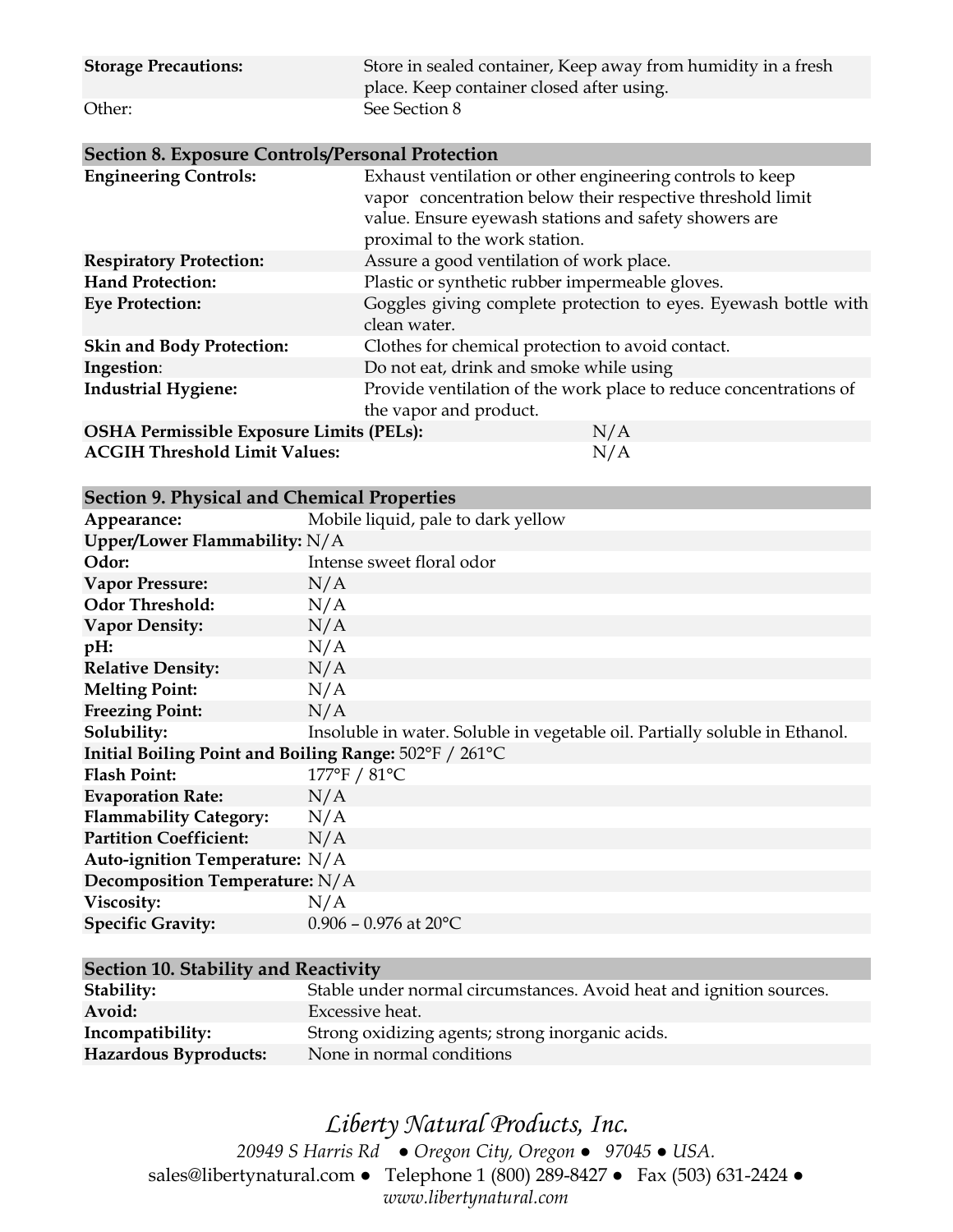| <b>Section 11. Toxicological Information</b> |                                                                   |
|----------------------------------------------|-------------------------------------------------------------------|
| <b>Toxicological and Health Effects:</b>     | Nontoxic at established levels.                                   |
| <b>Likely Routes of Exposure:</b>            | Eyes, nose, mouth, skin.                                          |
| <b>Signs and Symptoms of Exposure:</b>       | See Section 2. Hazards Identification.                            |
| LD50 (median lethal dose):                   | (oral, rat) $5,000 \text{ mg/kg}$<br>(dermal, rabbit) 5,000 mg/kg |
| <b>Listed NTP Carcinogen:</b>                | Not classified as a human carcinogen.                             |
| <b>INGESTION:</b>                            | N/A                                                               |
|                                              |                                                                   |

| <b>Section 12. Ecological Information</b> |                           |
|-------------------------------------------|---------------------------|
| <b>TOXICITY:</b>                          | See Section 2             |
| PERSISTENCE / DEGRADABILITY:              | No information available. |
| <b>BIOACCUMULATION POTENTIAL:</b>         | No information available. |
| <b>RESULTS OF PBT AND vPvB</b>            |                           |
| <b>ASSESSMENT:</b>                        | No information available. |
| <b>MOBILITY IN SOIL:</b>                  | No information available. |
| <b>OTHER ADVERSE EFFECTS:</b>             | Not known.                |
|                                           |                           |

| <b>Section 13. Disposal Considerations</b> |                                                                        |  |
|--------------------------------------------|------------------------------------------------------------------------|--|
| <b>Disposal Containers:</b>                | Vapors may collect in empty containers. Rinse or evaporate thoroughly. |  |
| <b>Waste Disposal:</b>                     | Product is biodegradable.                                              |  |
| <b>Special Considerations:</b>             | Dispose of spill containment material in accordance with Federal,      |  |
|                                            | State, and local laws.                                                 |  |

#### **Section 14. Transport Information**

| <b>UN Number</b>               | N/A |
|--------------------------------|-----|
| <b>UN Shipping Name:</b>       | N/A |
| <b>Transport Hazard Class:</b> | N/A |
| <b>Packing Group Number:</b>   | N/A |
| <b>Stowage and Handling:</b>   | N/A |

#### **Section 15. Regulatory Information**

**Product Regulations:** N/A

| <b>Section 16. Other Information</b> |           |                               |  |
|--------------------------------------|-----------|-------------------------------|--|
| <b>Last Revised:</b>                 | 2/23/2021 | <b>Initial of Author: SAM</b> |  |

*This information is provided for documentation purposes only.*

*The complete range of conditions or methods of use are beyond our control therefore we do not assume any responsibility and expressly disclaim any liability for any use of this product. Information contained herein is believed to be true and accurate however, all statements or suggestions are made without warranty, expressed or implied, regarding accuracy of the information, the hazards connected with the use of the material or the results to be obtained*